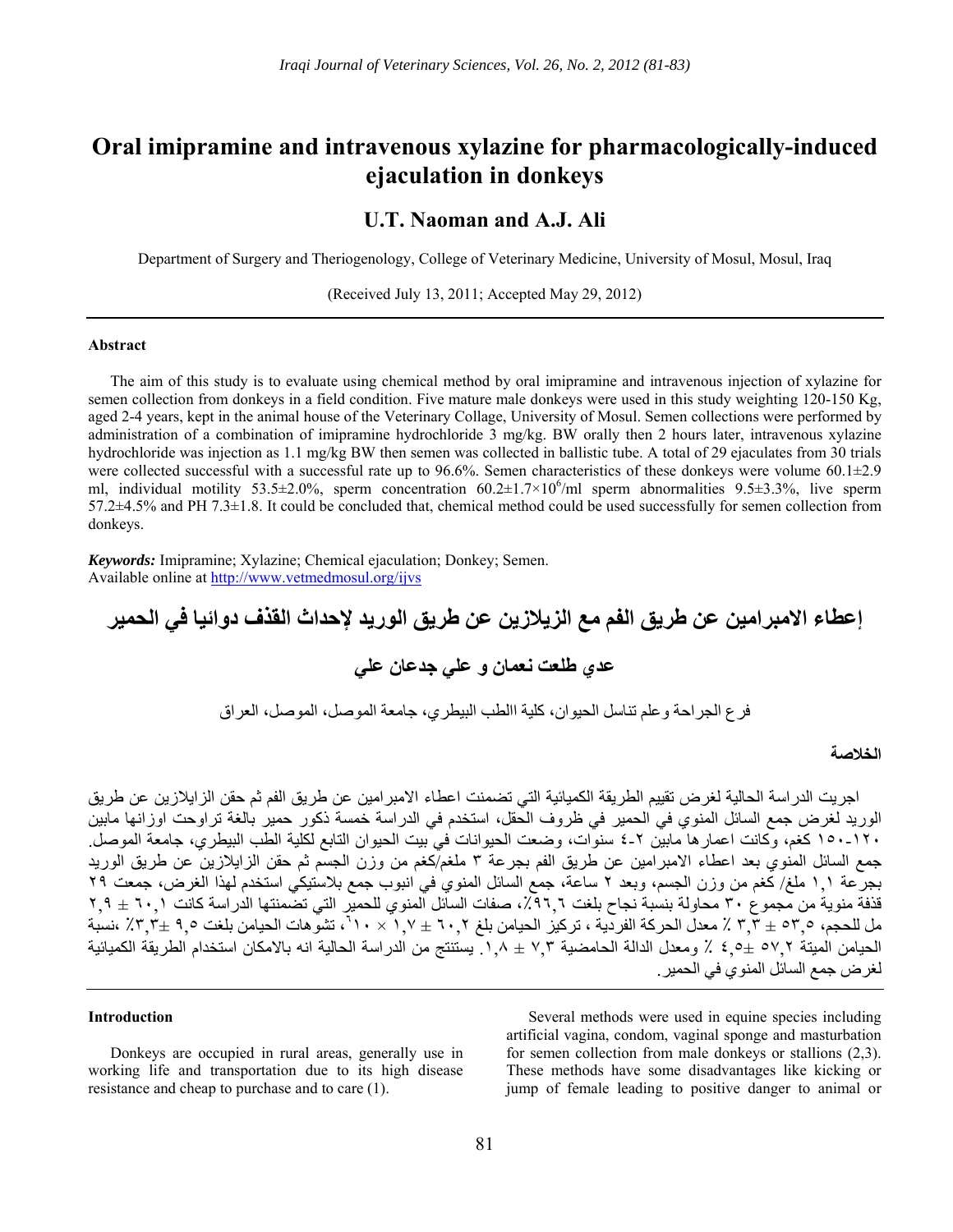person in both (4). Chemical ejaculation was used in equine species especially in stallion as a new method for semen collection (5,6). In general, chemical method for semen collection in stallion included the use of oral or intravenous imipramine alone, detomedine, xylazine alone, oral or intravenous imipramine with intravenous xylazine (7), prostaglandin PGF2α (8).

Xylazin, an alpha-adrengic agonist, is commonly used for sedation and analgesia in equines (9).

Subsequently, xylazine has been used clinically to induce ejaculation in stallion with neurologic or lameness problems that prevent normal copulation (5).

Imipramine, a tricyclic antidepressant inhibits re up-take of several neurotransmitters, including dopamine, neropinephrine, and serotonin (10). Tricyclic antidepressant have been used in human for treatment of aspermia (11), premature ejaculation (12) and retro grade ejaculation (13).

This is the first report of using chemical methods for semen collection from donkey. The purpose of present study was to use oral imipramine and intravenous xylazine for pharmacologically-induced semen and estimate donkey's semen characteristics after collection.

#### **Material and methods**

Five mature male donkeys aged between 2-4 years, weighting 120-150 Kg body weights were used in this study. These animals were housed in the animal house, Collage of Veterinary Medicine, University of Mosul. Animal were feed with hay and 1 kg/ animal barley and water

This study was carried out from November 2010 to February 2011. Semen collection was performed weekly, with a pilot study for 1 month befor study begain to determined type of administration forms of imipramine which leading to best results.

After restricted of the donkey and setup of a nonspermicidal modified plastic tube, treatment considered of imipramine hydrochloride (Tofranil 25 mg. production of NOVATIS Ph. Comp. Turkey. Istanbul) as 3 mg/kg BW orally in some portion of mixed with barley. Followed 2 hours later, an intravenous injection of xylazine hydrochloride (Xylazine base. Interchemie. Gasternory, Holland) as 1.1 mg/kg BW.

Donkeys were observed directly until ejaculation for 5- 10 minute after the ingection of xylazine until ejaculation occurs. Semen collecting tube was removed after 2-5 minute of ejaculation. The gel fraction was removed by using clean cotton and semen samples were studied for semen characteristics immediately after collection. Semen characteristics were studied in donkey include volume, color and PH, the light microscope was used to evaluate individual motility, percentage of live spermatozoa, percentage of sperm abnormalities and sperm concentration.

Statistical analysis: data were analyzed by using SPSS program (SPSS 2003, SPSS Inc.) to find mean and stander error for sperm characteristics value.

#### **Results**

The results of this study showed that semen collections trials by this method had a successful rate 96.6%. 30 trials of semen collection from 5 animals leading to 29 ejaculation samples of semen.

The treatment showed that imipramine must be given orally as a tablet form (not as a powder form) in a few sweet food for animal, and after 2 hours later, intravenous injection of xylazine as dose 1.1-1.0 mg/kg body weight (17), semen drooped from penis after 5-15 minute in 4 animals. Five ejaculations occur with 1 hour after xylazine injection. The negative results recorded when imipramine was give to animal as powder with food and ejaculation never has been occurring. Donkey semen characteristics after collection by using oral imipramine hydrochloride then followed by intravenous injection of xylazine hydrochloride show in table 1.

Table 1: donkey semen characteristics after collection by oral imipramine hydrochloride followed by intravenous injection of xylazine hydrochloride.

| Semen characteristics             | Mean $\pm$ S.E               | Rang      |
|-----------------------------------|------------------------------|-----------|
| Volume / ml                       | $60.1 \pm 2.9$               | 20-80     |
| Individual motility %             | $53.5 \pm 2.0$               | $30 - 70$ |
| Sperm concentration $\times 10^6$ | $(60.2 \pm 1.7) \times 10^6$ | 29-101    |
| Live sperm %                      | $57.2 \pm 4.5$               | $30-60$   |
| Sperm abnormalities %             | $9.5 \pm 0.3$                | $9 - 11$  |
| PН                                | $7.3 \pm 1.8$                | $72-77$   |

#### **Discussion**

The current findings in this study (Table 1) showed that chemical ejaculation using oral imipramine followed by intravenous xylazine was a successful method to collect semen with good characteristics, slightly similar to normal value of donkey semen which collecting by another methods (13,14). The mechanism of chemical ejaculation method is related to the action of imipramine and xylazin, imipramine as a tricyclic anti-depressant which may lead to relaxation and enhance contraction of the ampulla (6), while xylazine contract smooth muscles of accessory sex glands, these synergies of action of xylazine and imipramine lead finally to ejaculation (7).

In this study, semen characteristics of donkey had high volume (60.1 $\pm$ 2.9) with low sperm concentration (60.2 $\pm$ 1.7)